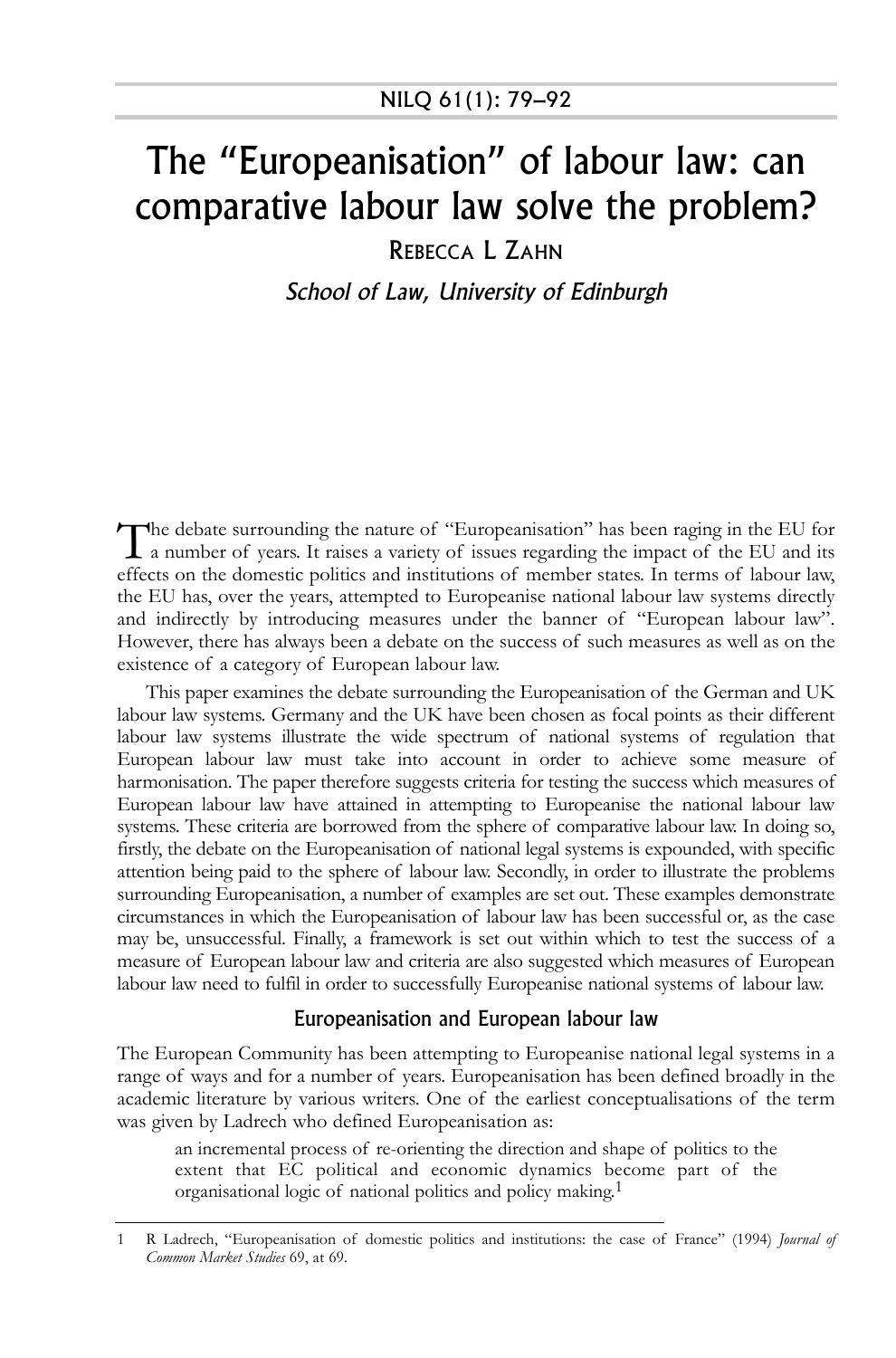A number of authors elaborated upon Ladrech's definition thereby widening it to include the development of political networks at a European level2 as well as "transnational influences that affect national systems"3 within the concept of Europeanisation. Following on from these definitions, "EC political and economic dynamics"4 can be integrated into a member state's organisational structure through either a top-down or a bottom-up approach. In certain areas of law, the Europeanisation of national legal systems has been very successful. A typical example often given is that of competition law where the European Community has achieved a near-complete convergence of member states' legal systems. However, within the sphere of labour law, and, particularly, collective relations, a more nuanced analysis is necessary. Due to the socio-cultural context within which the labour laws of the individual member states have developed, a top-down approach has often resulted in fruitless attempts of approximation of laws and practices. Alternatively, a bottom-up approach is sometimes attempted in order to approximate labour standards across the EU. However, for similar reasons to those mentioned in the context of the topdown approach, a bottom-up approach is equally difficult to implement across the EU as a whole because transnational influences are often difficult to reconcile with the socio-cultural context of labour relations systems. As Weiss points out, "at best there is a chance to approximate the systems in a functional sense, thereby eliminating distortions of competition arising from existing differences".<sup>5</sup> Other attempts, like the social dialogue, avail themselves of a mixed approach. It combines a top-down approach, with the European umbrella organisations negotiating framework agreements, while the national affiliates, in a bottom-up approach, should ideally have a strong input into those negotiations. However, despite the lack of success of the top-down and bottom-up approaches, any definition of Europeanisation must take into account the two-way process that takes place in the Europeanisation of national labour law systems. As Börzel points out, "approaching Europeanisation exclusively from a top-down rather than bottom-up perspective may in the end fail to recognise the more complex two-way causality of European integration".6 For the purposes of this paper, the following definition of Europeanisation is therefore employed. Europeanisation is, very broadly, a process of domestic change that can be attributed to European integration. This process of change can originate from the European and the national level. Europeanisation is, therefore, a two-way process.

<sup>2</sup> T Börzel and T Risse, "When Europe hits home: Europeanisation and domestic change" (2000) *European Integration Online Papers* 4.

<sup>3</sup> B Kohler-Koch, "Europäisierung: Plädoyer für eine Horizonterweiterung" in M Knodt and B Kohler-Koch (eds), *Deutschland zwischen Europäisierung und Selbstbehauptung* (Frankfurt: Campus 2000): Kohler-Koch includes "auf die nationalen Systeme einwirkende trans-nationale Einflüsse" within the definition of Europeanisation.

<sup>4</sup> R Ladrech, "Europeanization and political parties", Working Paper 7 (Keele: Keele European Parties Research Unit (KEPRU) 2001), at p. 5

<sup>5</sup> M Weiss, "Workers' participation: its development in the European Union' (2000) *Industrial Law Journal* 737, at 738.

<sup>6</sup> T Börzel, "Towards convergence in Europe? Institutional adaptation to Europeanisation in Germany and Spain" (1999) 37 *Journal of Common Market Studies* 573, at 574.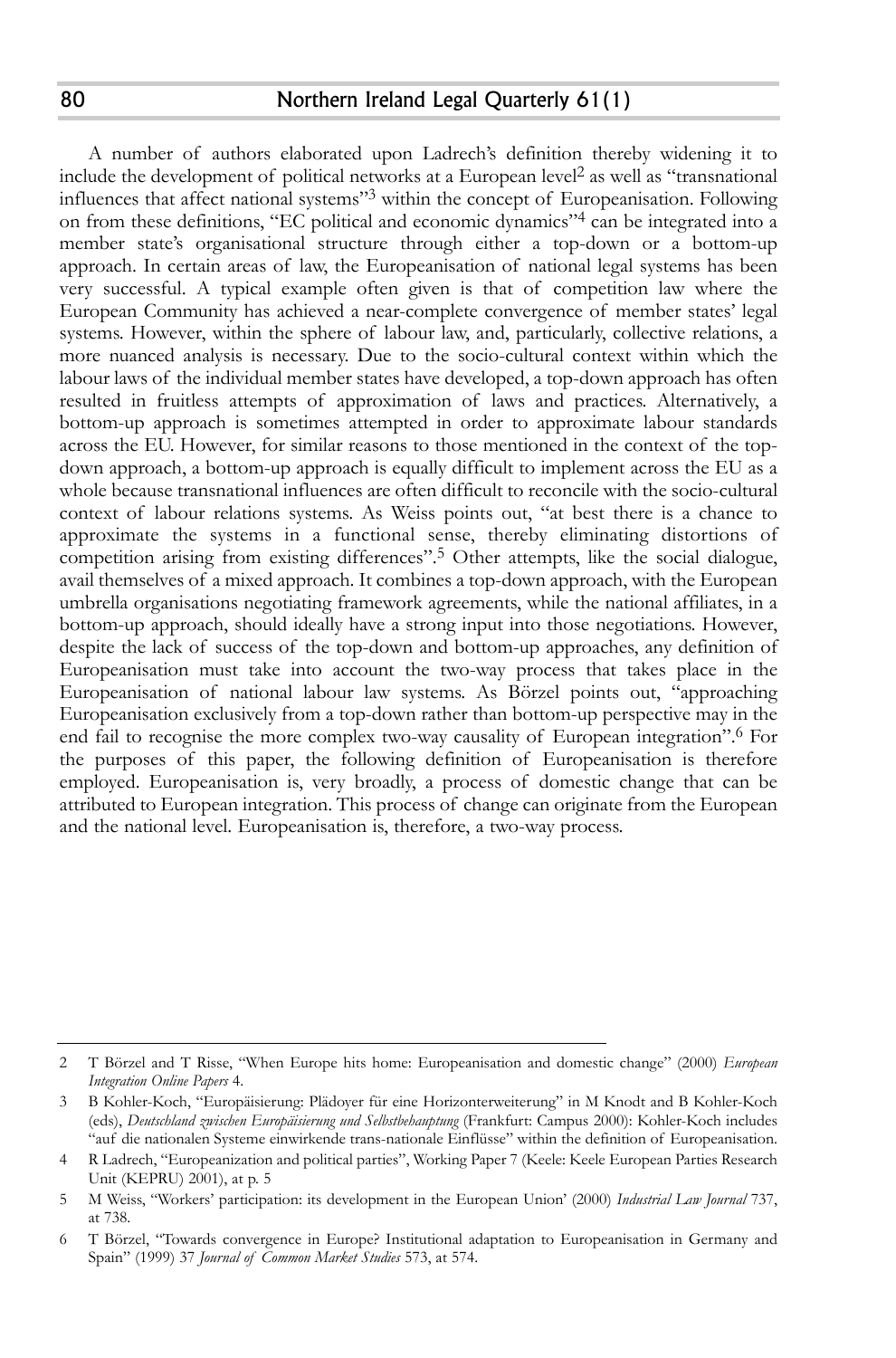In the area of labour law, the Europeanisation of national systems has largely been attempted under the banner of a so-called European social model<sup>7</sup> since the early 1990s.<sup>8</sup> The current EU Commissioner for Employment, Social Affairs and Equal Opportunities, Vladimir Špidla, describes the European social model as "an integrated strategy where social politics are perceived as an investment in human capital and therefore contribute to productivity". Its objective is, therefore, to "reconcile economic performance with worker well-being".9 This description of the European social model as an arbitrator between economic interests and social protection is, however, not unproblematic. There has been a long-standing debate as to whether the European social model exists and, if so, what its role is. It is often stated, for example, that the European social model "is not really a model, it is not only social, and it is not particularly European".10 In contrast, Vaughan-Whitehead recognises the existence of a European social model but lists myriad criteria that it must fulfil in order to count as such.<sup>11</sup> A number of more general arguments are frequently proffered when discussing the existence or lack of a European social model. First, it is impossible to define a Europe-wide social model. Every member state has its own system which has developed varying standards, institutions and structures.<sup>12</sup> It is thus difficult to define a European norm and social model. Second, even where European standards exist, these are often implemented to varying degrees and in different ways in the member states. It is therefore difficult to speak of a clearly defined European social model. Pontussen, for example, borrows Esping-Andersen's terminology<sup>13</sup> and argues:

The concept of a "social Europe" is by no means clearly defined. For political and analytical reasons, it is better to differentiate between two "social models" or even between two different visions of "social Europe": the Northern European model on the one hand, and the Continental model on the other. There are no clear lines of division between these two categories, however, there are differences in emphasis. Both models protect the individual against the risks of a free market economy but whereas the Northern European model emphasises social equality, the Continental model emphasises social stability.<sup>14</sup>

This is the collective name given to the EU's involvement in social policy which was seen as a necessary component in the economic integration project. For more information, see J Shaw, J Hunt and C Wallace, *Economic and Social Law of the European Union* (Basingstoke: Palgrave 2007), pp. 341–67.

<sup>8</sup> J Bischoff and R Detje, "Das Europäische Sozialmodell und die Gewerkschaften" (2007) (Supplement) *Zeitschrift Sozialismus* 1ff.

<sup>9</sup> V Špidla, "Une nouvelle Europe sociale", speech 05/598, at PES Conference "A New Social Europe", Brussels, 11 October 2005, at p. 5: He describes the European social model as "une stratégie intégrée où la politique sociale est conçue comme un investissement dans le capital humain et donc un facteur productif". The objective is, therefore, to "concilier performance économique et solidarité".

<sup>10</sup> A Diamantopolou, "The European social model – myth or reality?," address at the fringe meeting organised by the European Commission's Representation in the UK within the framework of the Labour Party Conference, 29 September 2003.

<sup>11</sup> D Vaughan-Whitehead, *EU Enlargement versus Social Europe?* (London: Elgar 2003).

<sup>12</sup> J Alber, "Das 'europäische Sozialmodell' und die USA" (2006) (2) *Leviathan* 208–41.

<sup>13</sup> G Esping-Andersen, *The Three Worlds of Welfare Capitalism* (New Jersey: Princeton UP 1990).

<sup>14</sup> J Pontusson, "Wohin steuert das soziale Europa" (2006) 10 *WSI Mitteilungen* 532: Pontusson argues "dass das Konzept eines 'sozialen Europas' unklar ist. Aus politischen wie auch aus analytischen Gründen ist es vielmehr sinnvoll, zwischen zwei verschiedenen 'Sozialmodellen' bzw. zwischen zwei verschiedenen Visionen eines 'sozialen Europas' zu unterscheiden: das nordeuropäische Modell einerseits und das kontinentale Modell andererseits. Die Unterscheidung zwischen diesen Modellen erzeugt zwar keine absolut trennscharfen Kategorien, jedoch legt sie unterschiedliche Schwerpunktsetzungen offen: Beide Modelle schützen den Einzelnen vor den Risiken des Markts, dock während das nordeuropäische Modell die soziale Gleichheit betont, stellt das kontinentale Modell die soziale Stabilität in den Vordergrund."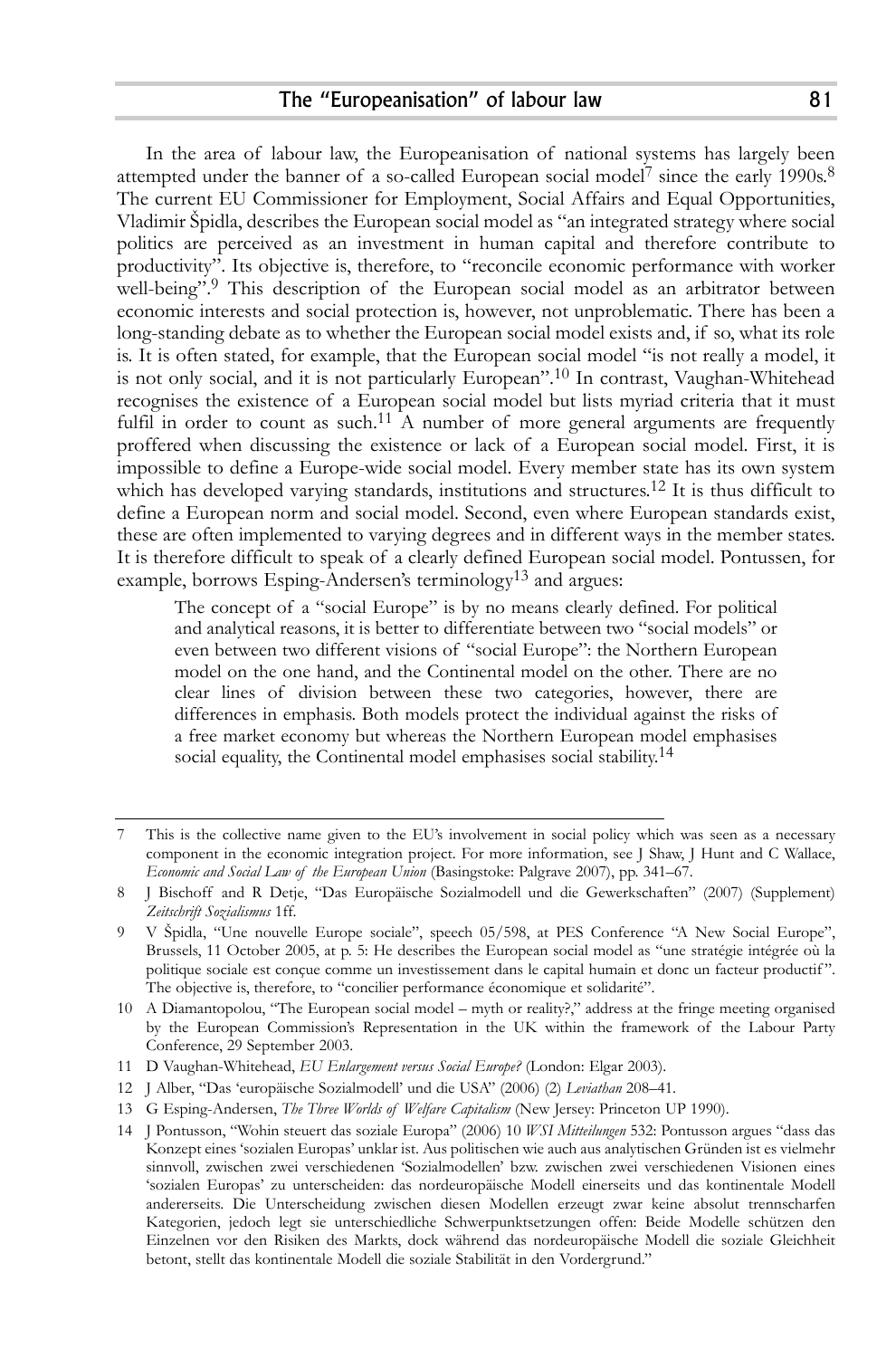All of the above-mentioned arguments illustrate the difficulty encountered in trying to pin down the idea of a European social model. However, the problem may not only lie with the availability of EU norms which may or may not make up a European social model. Rather, the difficulty in definition may be due to the criteria used. It is often argued, that the European social model cannot be compared to national social models which regulate a vast array of social matters.15 Instead, the European social model should be seen as a political tool which enables the EU to create minimum standards in those areas that fall within its competence. These minimum standards are meant to reduce competition between member states which should lead to further European integration. The hope of the EU is that, by combining economic and social welfare, the EU will achieve "stronger, lasting growth and the creation of more and better jobs".<sup>16</sup> By accepting that a European social model can only set minimum standards in certain areas, one recognises the existence of a so-called European social model which can complement rather than replace national structures and institutions. As Giddens points out, the European social model is "a mix of values, achievements and hopes which differ in their form and in the extent of their development in the individual Member States".17 While this recognises the existence of a European social model it does not create expectations of a model akin to national social welfare systems.

Within the European social model, the EC has enjoyed a limited amount of competence in the field of labour law since the adoption of the Single European Act in 1986. Apart from the provisions contained in the EC Treaty, which enable the community to act in order to facilitate the free movement of workers, Article 137 EC allows for the introduction of directives on working conditions, information and consultation of workers, and equality at work between men and women. Limitations on legislative competence operate in other areas of labour law and, as an alternative, soft law techniques must be used. This has been most visible with the increased reliance on the Open Method of Coordination (OMC) in the sphere of labour law since 2003. The method originated under the EU's Employment Strategy and is essentially a coordinated and Commission-facilitated inter-governmental process.18 As Scott and Trubek explain:

the OMC aims to coordinate the actions of several Member States in a given policy domain and to create conditions for mutual learning that hopefully will induce some degree of voluntary policy convergence. Under the OMC, the Member States agree on a set of policy objectives but remain free to pursue these objectives in ways that make sense within their national contexts and at differing tempos.19

However, there are conflicting views on the effectiveness of the OMC which, due to space constraints, cannot be examined in this paper.20

<sup>15</sup> Špidla, "Une nouvelle Europe sociale", n. 9 above.

<sup>16</sup> European Commission Communication to the Spring European Council, *Working Together for Growth and Jobs: A new start for the Lisbon Strategy* COM (2005)24.

<sup>17</sup> A Giddens, *Zukunft des europäischen Sozialmodells* (Bonn: Friedrich Ebert Stiftung Politikanalyse 2006), at p. 1: As Giddens points out, the European social model is "ein Gemisch aus Werten, Errungenschaften und Hoffnungen, die hinsichtlich ihrer Form und des Grades ihrer Verwirklichung in der einzelnen europäischen Staaten unterschiedlich ausfallen".

<sup>18</sup> P Marginson, "Europeanisation and regime competition: industrial relations and EU enlargement" (2006) 13(2) *Industrielle Beziehungen* 103.

<sup>19</sup> J Scott and D Trubek, "Mind the gap: law and new approaches to governance in the European Union" (2002) *European Law Journal* 1, at pp. 4–5.

<sup>20</sup> For an overview of different opinions on the OMC, see, for example, C de la Porte, "Is the open method of coordination appropriate for organising activities at European level in sensitive policy areas?" (2002) *European Law Journal* 38 and V Hatzopoulos, "Why the open method of coordination is bad for you: a letter to the EU" (2007) *European Law Journal* 309.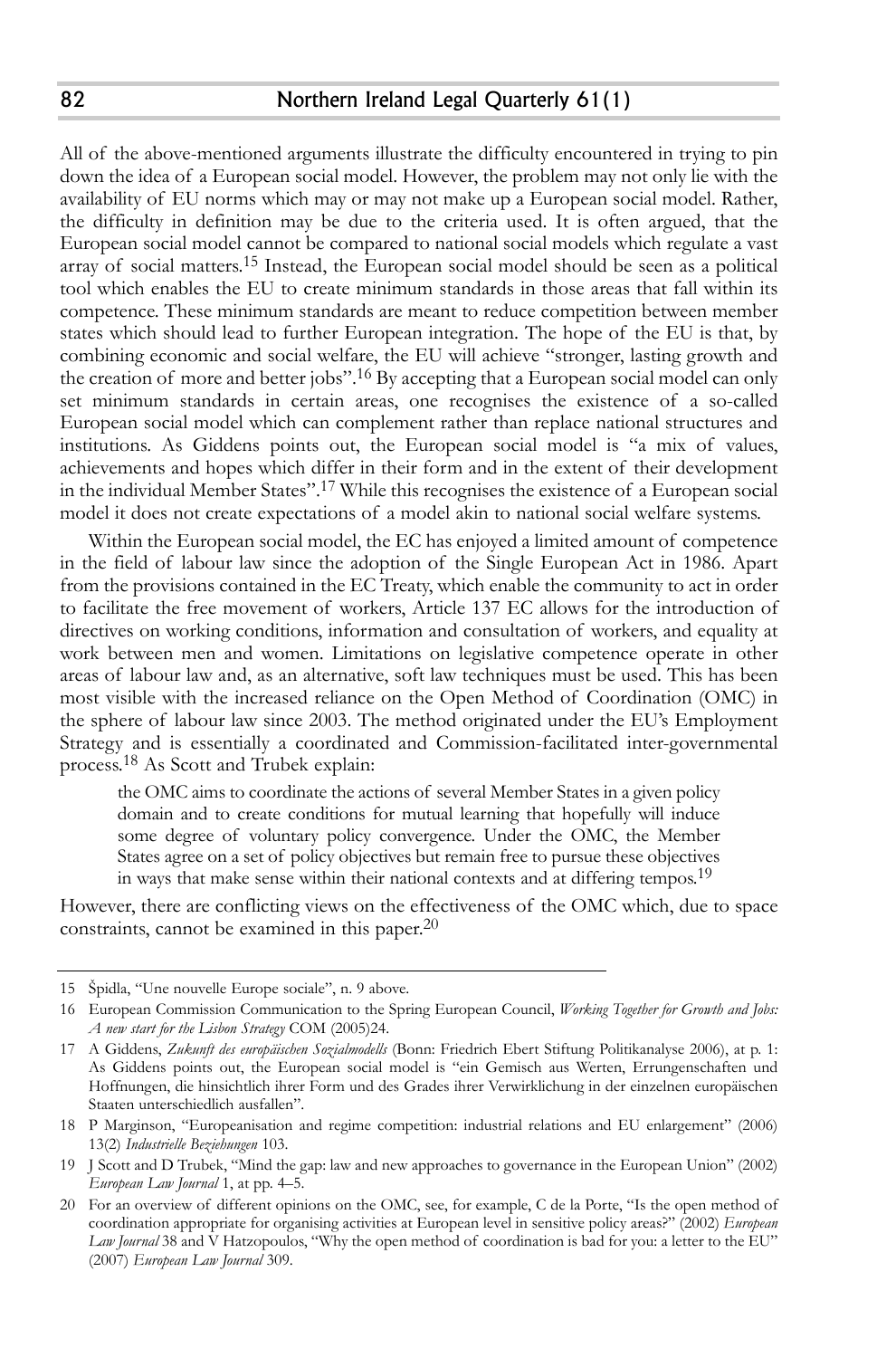There is also the option to make rules on matters related to employment law through the social dialogue mentioned above. Introduced by the Treaty of Maastricht, the social dialogue consists of representatives of the two sides of industry: management and labour. The agreements concluded between the two sides may be given force of law through a European Council decision under Article 139 EC, thereby turning the agreements into a directive. National trade unions are thus afforded a direct role in the legislative process through their membership in the European trade union confederations. At a national level, the negotiated directives can either be implemented through legislation or by the social partners. As a result, collective agreements at a national level have been accorded a role in legislation implementing EU standards. However, recent caselaw of the European Court of Justice  $(ECI)^{21}$  illustrates the difficulties encountered when national social partners acting in their specific social context are accorded a role in implementing EU legislation. As a whole, the legislative initiatives taken at a European level, ranging from directives to soft law techniques such as the OMC, as well as rulemaking under the social dialogue, are often seen as comprising the category of European labour law. However, there has been a longstanding debate as to whether such an overarching category of laws has actually developed. Many academics in both Germany and the UK are sceptical as to the existence of a European labour law. Schmidt, for example, writes:

In reality, there is not really such a thing as a set of "European Labour Laws". This is due to the absence, at a European level, of the usual division prevalent in Germany and other Member States between labour law as a form of private law and social security law as a form of public law. At a European level both categories fall under the umbrella of "European social policy".22

This rejection of the idea of a category of European labour laws is based on an understanding of labour law in a national context with its inherent divisions into public and private law, collective and individual labour law. This categorisation is nigh impossible at a European level which leads to the conclusion drawn by Schmidt above.

In contrast, Schiek argues that European labour law is the "counterweight to national labour law. European labour law describes those labour law norms that originate at a European rather than a national level".23 This allows for a much broader interpretation of the term European labour law. It permits the recognition of such a category of laws as long as one limits the ambit of the subject matter to those rules emanating from a European level, rather than requiring a complete system of labour law at a European level. This view

<sup>21</sup> C-341/05 *Laval un Partneri Ltd* v *Svenska Byggnadsarbetareförbundet, Svenska Byggnadsarbetareförbundets avd. 1, Byggettan, Svenska Elektrikerförbundet* ECR [2007] I-11767; and Case C-346/06 *Dirk Rüffert* v *Land Niedersachsen* ECR [2008] I-01989. In both cases, provisions of Directive 96/71/EC on the posting of workers were implemented by collective agreement in Sweden and Germany respectively. The ECJ held that the collective agreements in these cases did not adequately implement the provisions to the directive as they had not been declared universally applicable. This then caused further problems for the social partners beyond the realm of this paper.

<sup>22</sup> G Haverkate, M Weiss, S Huster and M Schmidt (eds), *Casebook zum Arbeits- und Sozialrecht der EU* (Baden-Baden: Nomos 1999), p. 15: "Ein 'europäisches Arbeitsrecht' gibt es, genau genommen, eigentlich nicht. Denn auf Gemeinschaftsebene ist die im deutschen Recht übliche Trennung zwischen dem dem bürgerlichen Recht zugeordeneten Arbeitsrecht und dem öffentlichen Recht zugerechneten Sozialrecht – ebenso wie in den meisten anderen Mitgliedsstaaten der Gemeinschaft – unbekannt. Beide Materien unterfallen vielmehr gleichermaßen dem Begriff der "europäischen Sozialpolitik".

<sup>23</sup> D Schiek, *Europäisches Arbeitsrecht* 2nd edn (Baden-Baden: Nomos 2005). European labour law is the "Gegenbegriff zum nationalen Arbeitsrecht . . . [es bezeichnet] arbeitsrechtliche Normen, die keinen nationalen sondern einen europäischen Ursprung haben".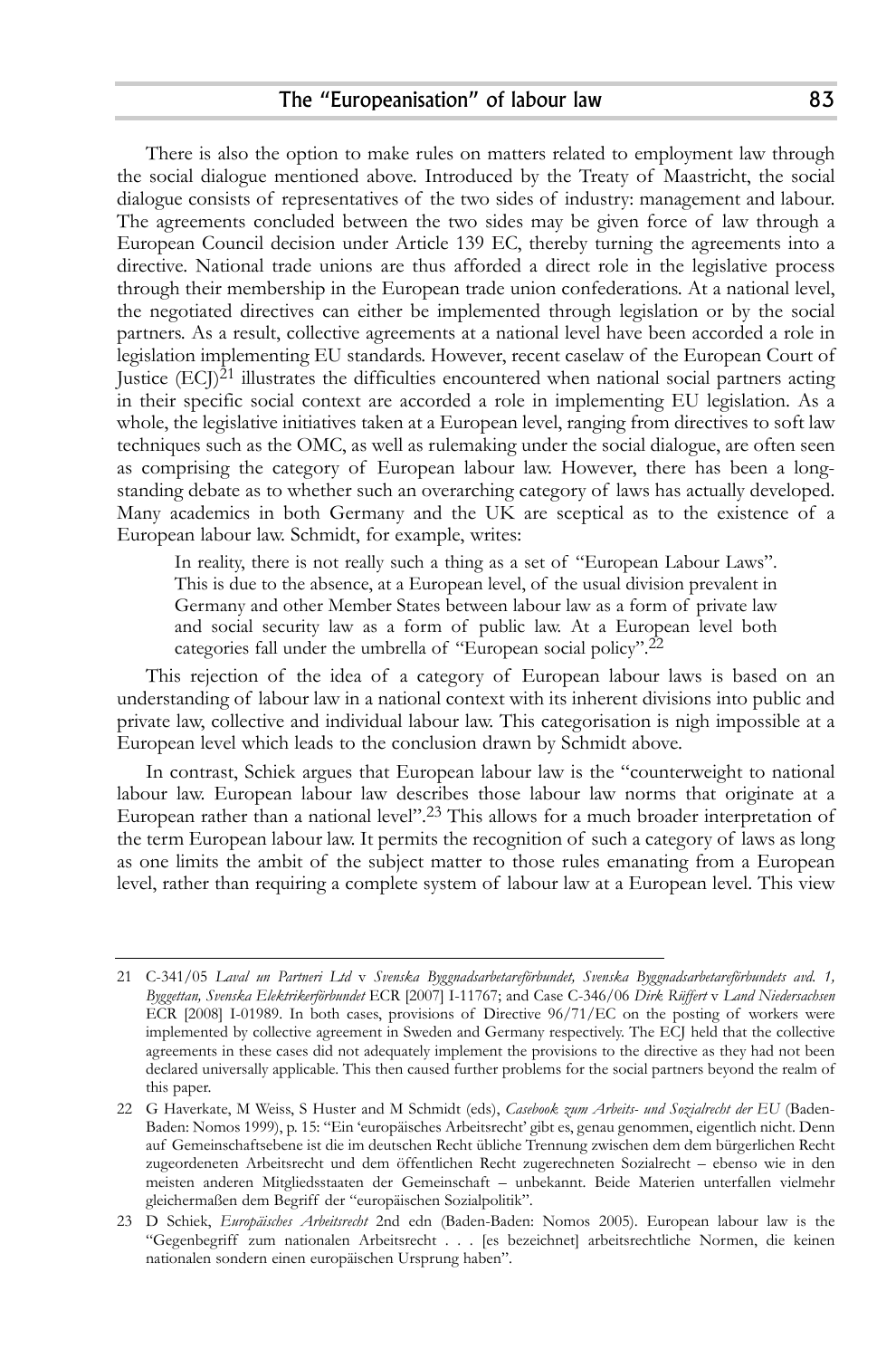is shared by other writers<sup>24</sup> who recognise the presence of labour law norms originating from a European level and who therefore classify these norms as European labour law. For the purposes of this paper the expression European labour law will be used (with caution) to refer to those hard and soft law mechanisms originating from a European level which aim to approximate national labour law systems. It is recognised that these rules of European labour law are by no means comparable to the systems of labour law prevalent at a national level, for example, in the UK or Germany. Moreover, to a large extent, these rules (especially in the case of directives) must be implemented within national systems in order to take effect. However, as Schiek writes:

European Labour Law is part of a supranational legal order which has direct effect in the Member States of the EU. It is, therefore, EU law which can lead to a complete system of European Labour Law.25

The EU has legislated in a range of areas in recent years in order to achieve a certain degree of harmonisation in the area of labour law across the member states. A number of directives were issued between 1994 and 200226 in the area of labour law27 with a large proportion of these having been negotiated by the social partners through the social dialogue. Due to the relatively large amount of directives and the limited scope for discussing them in this paper, two particular directives<sup>28</sup> are analysed briefly below, by way of example, in order to demonstrate a case in which the Europeanisation of national labour laws was successful, as well as a case in which it was not successful. It is argued that successful implementation also indicates a successful Europeanisation of national labour law systems in this case. Europeanisation has been defined in this paper as a process of domestic change that can be attributed to European integration. Directives aim to bring about domestic change. Therefore, successful implementation implies successful Europeanisation.

The two directives have been chosen for a variety of reasons. On the one hand, the first directive – Directive 94/45 on the establishment of a European Works Council (EWC) – is frequently cited as an example of a very successful attempt to Europeanise national labour law systems. The framework provided by the directive for transnational cooperation illustrates how a European approach can solve community-wide issues often encountered

<sup>24</sup> See, for example, B Bercusson, "The dynamic of European Labour Law after Maastricht" (1994) *Industrial Law Journal* 1.

<sup>25</sup> Schiek, *Europäisches Arbeitsrecht*, n. 23 above, p. 18: "Das Arbeitsrecht der EU ist Teil einer supranationalen Rechtsordnung mit vorrangiger und zum Teil unmittelbarer Geltung in den Mitgliedsstaaten der Europäischen Union. … Das EU-Recht kann daher am ehesten dazu führen, dass ein gemeinsames Europäisches Arbeitsrecht entsteht."

<sup>26</sup> Even though directives were issued on social matters prior to 1994 (see, for example, Directive 75/117/EC on equal pay for men and women), the Maastricht Treaty marked the turn towards the pursuit of a social policy by the European Commission as well as an active involvement of the social partners. The first directives following the Maastricht Treaty were issued in 1994. Directive 2002/14/EC on the information and consultation of employees marked the culmination of an eight-year period of active legislating in the area of social policy by the commission and the social partners. Even though directives on social policy are still sporadically negotiated (see, for example, the current negotiations in the sectoral social dialogue with a view to reaching an agreement on the issue of blood-borne infections due to sharp injuries that mainly affect nurses, doctors and healthcare workers: http://ec.europa.eu/employment\_social/social\_dialogue/ index\_en.htm), soft law mechanisms have, since 2002, taken over as the preferred method for achieving an approximation of labour standards across the EU.

<sup>27</sup> Beginning with Directive 94/45/EC on the establishment of an EWC and ending with Directive 2002/14/EC on the information and consultation of employees.

<sup>28</sup> Directive 94/45/EC on the establishment of an EWC and Directive 96/71/EC concerning the posting of workers in the framework of the provision of services.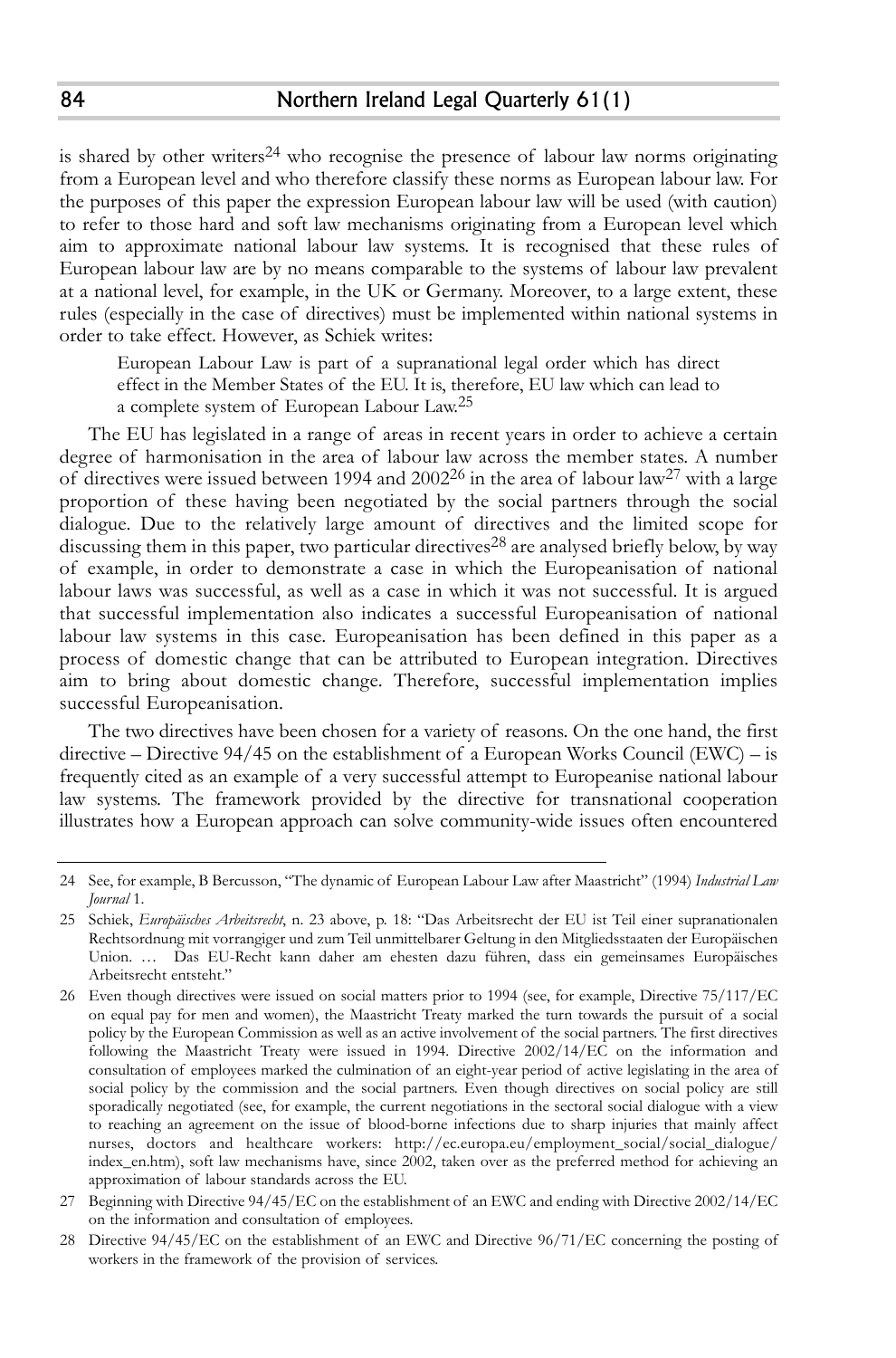in the operation of so-called community-scale undertakings. On the other hand, the second directive – Directive  $96/71$  concerning the posting of workers – is given as an example of an unsuccessful attempt at the Europeanisation of national labour law systems. The problems surrounding the directive have become very topical following a number of rulings by the  $ECI<sup>29</sup>$  and the debate surrounding the reform of the directive has been reignited.<sup>30</sup>

A framework is needed in order to judge whether Directive 94/45 and Directive 96/71 have successfully Europeanised national labour law systems. The problem of judging whether a directive – as an example of European labour law as a whole – has been successfully implemented and used starts with the choice of terminology. It is, first and foremost, difficult to define what one means by "successful implementation". It is argued that the literature on Europeanisation and on the directives has not come up with useful definitions or criteria. For the purposes of this paper, the "success" of an instrument of European labour law is assessed on the basis of whether it has perceptibly altered the *Rechtswirklichkeit*, that is the law in practice rather than the law in theory. In determining whether something has successfully influenced a national labour law system one will always come up against differing degrees of success. Of course, the true extent of the Europeanisation of a legal system, using the present definition, can only be determined with the help of empirical research into individual legal systems and on the basis of individual measures. This goes far beyond the realm of this paper. However, even with the abovementioned definition one can at least outline the success of a European measure.

The second step is then to look at the criteria that a measure itself, in this case a directive, must fulfil in order to be able to change the *Rechtswirklichkeit* of a national system, that is in order to be successful. It is difficult to generalise the criteria as every aspect of a certain directive that works well in a given situation may not work in a different setting. Much depends on the nature of the measure and on the way in which it is imposed and implemented. This is similar to the problem encountered in comparative labour law in the area of legal transplants. A large body of literature<sup>31</sup> has been devoted to the topic of legal transplants and sharp controversies have arisen regarding the portability of labour law from one system to another. The difficulty with legal transplants is, above all, the different legal traditions and concepts encountered when transposing a rule from one system to another. This is the same for measures of European labour law.

Two main theoretical strands have emerged on the issue of transplantation. For Watson, "a rule transplanted from one country to another . . . may equally operate to different effect in the two societies, even though it is expressed in apparently similar terms in the two countries".32 This implies that the transplantation of legal rules without adjustment of

<sup>29</sup> C-341/05 *Laval un Partneri Ltd* v *Svenska Byggnadsarbetareförbundet, Svenska Byggnadsarbetareförbundets avd. 1, Byggettan, Svenska Elektrikerförbundet* ECR [2007] I-11767; and Case C-346/06 *Dirk Rüffert* v *Land Niedersachsen* ECR [2008] I-01989. In both cases the ECJ was asked to consider the interpretation of Directive 96/71/EC on the posting of workers. In *Laval,* the ECJ ruled that the objective of the directive was to lay down a set of mandatory rules for minimum protection to be observed in the host country by employers who post workers to perform temporary work in the territory of a member state where the services are provided. The ECJ judged that the directive limited the level of protection guaranteed to posted workers. Neither the host member state nor the social partners can ask for more favourable conditions, which go beyond the mandatory rules for minimum protection in the directive. The ECJ followed this judgment in *Rüffert*.

<sup>30</sup> See, for example, the position of the ETUC at http://www.etuc.org/a/5418.

<sup>31</sup> Authors who have written on transplantation include: R Blanpain (ed.), *Comparative Labour Law and Industrial Relations in Industrialised Market Economies* (The Hague: Kluwer Law International 2004); O Kahn-Freund, "On uses and misuses of comparative law" (1974) 37 *Modern Law Review* 1; P Legrand, "The impossibility of legal transplants" (1997) 4 *Maastricht Journal of European and Comparative Law* 111; A Watson, *Legal Transplants: An approach to comparative law* (Edinburgh: Scottish Academic Press 1974).

<sup>32</sup> Watson, *Legal Transplants*, n. 31 above, at p. 20.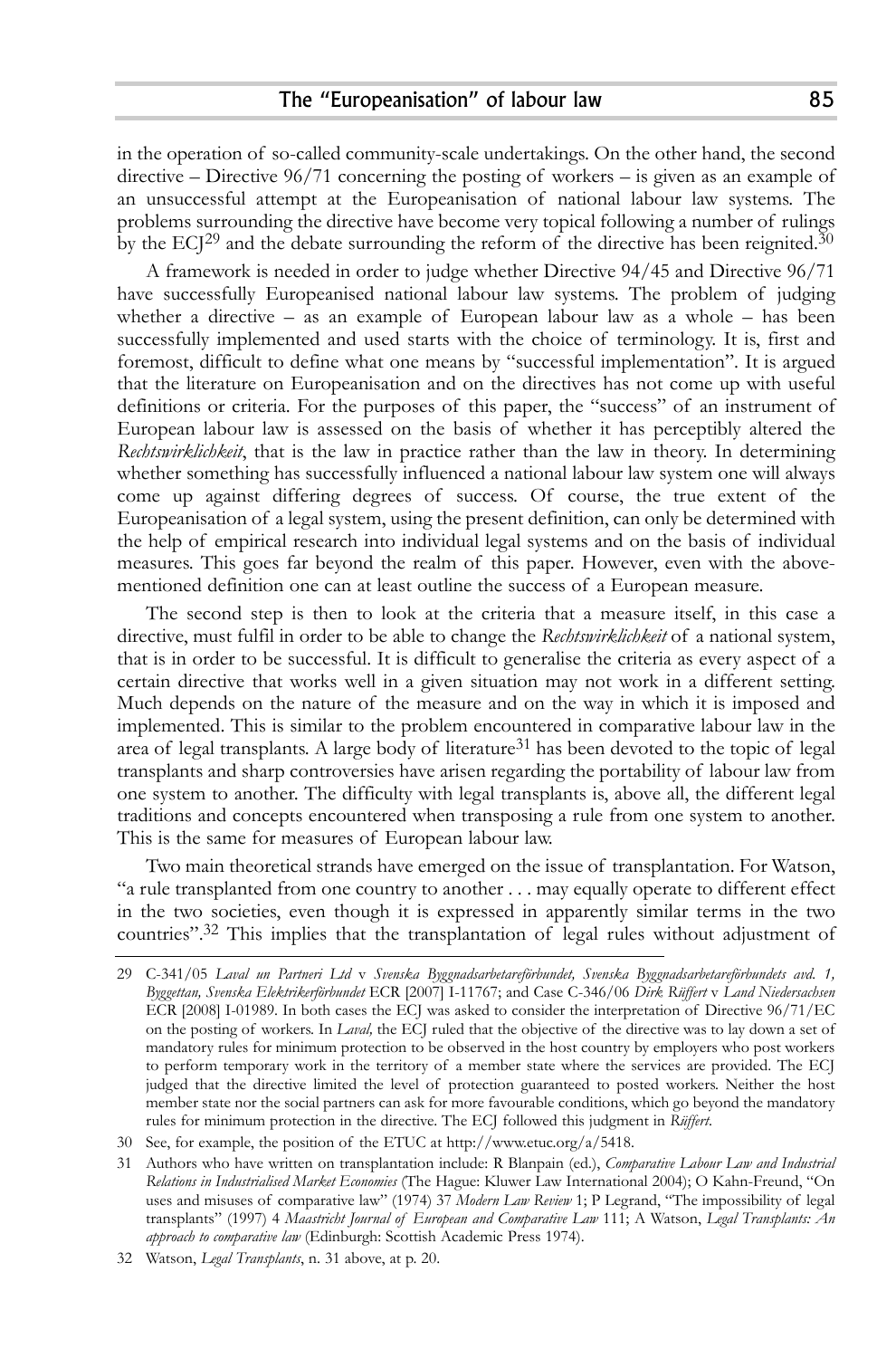those rules is possible albeit, while positive examples of this form of transplantation can be found, the success of rules borrowed from one legal system and directly imported to another system is rare. The second strand of thinking on the transplantability of legal rules stems from Otto Kahn-Freund. For Kahn-Freund, the degree to which a rule can be transplanted depends on the extent to which it conforms with the foreign political and legal structure.<sup>33</sup> Thus, "we cannot take for granted that rules or institutions are transplantable ... any attempt to use a pattern of law outside the environment of its origin continues to entail the wish of rejection".<sup>34</sup> For the purposes of this chapter, Kahn-Freund's position<sup>35</sup> on legal transplants is preferred over the alternative arguments due to the inherent pragmatism of his approach. According to Kahn-Freund, rules and regulations are usually closely connected with the social and political structure of a country. This is particularly so in the area of labour law. These rules and regulations cannot easily be directly imported to a different legal system without undergoing some form of mutation.

In general, the measures of European labour law are loosely connected to one or more national legal systems. By way of example, it is very rare for a directive to have a completely European content. Even where this might arguably be the case, as in Directive 94/45 on EWCs, one can still discern ideas which have been borrowed from various national legal systems. In order for the measure to be successful, according to Kahn-Freund's theory, these borrowed aspects from national legal systems must be "mutated". It is argued that this is done at a European level in the area of European labour law before then being "transplanted" into the member states. To clarify, when legislation is initiated in European labour law (e.g. a directive), elements of the European legislation are often borrowed from national legal systems. These are mutated in the course of the discussions on the legislation until an acceptable agreement is reached. This is then passed on to the member states for implementation.

In mutating borrowed measures of national law, the EU must ensure that certain criteria are fulfilled in order to ensure for the success of the measure in Europeanising national labour law systems. The criteria that a European labour law measure must meet are:

- 1. flexibility, i.e. leaving sufficient room for national systems to adapt the rules contained in the measure to their own system;
- 2. neutrality, i.e. the avoidance as far as possible of state-specific concepts; and
- 3. appropriateness, i.e. using the right mechanisms in the appropriate context.

A measure of European labour law that is aimed at the Europeanisation of national labour law systems must fulfil these three criteria in terms of its content. This framework is applied to Directive 94/45 and Directive 96/71 below, in order to illustrate whether or not these measures are successful in Europeanising national systems of labour law.

Directive 94/45 on the establishment of an EWC was adopted with the goal of improving the availability and provision of information to employees and ensuring their consultation at a transnational, European level.36 It must be noted at the outset that the directive did not, originally, affect the UK as it was negotiated when the UK opt-out to the

<sup>33</sup> Kahn-Freund, "On uses and misuses", n. 31 above.

<sup>34</sup> Ibid., at p. 27.

<sup>35</sup> Ibid.

<sup>36</sup> For a good overview of the background to the directive, see e.g. J Pipkorn, "Europäische Aspekte der Informations- und Mitwirkungsrechte der Arbeitnehmer" in F S Everling, Bd. II, Vorträge & Berichte, Zentrum für Europäisches Wirtschaftsrecht, No. 50, 1995.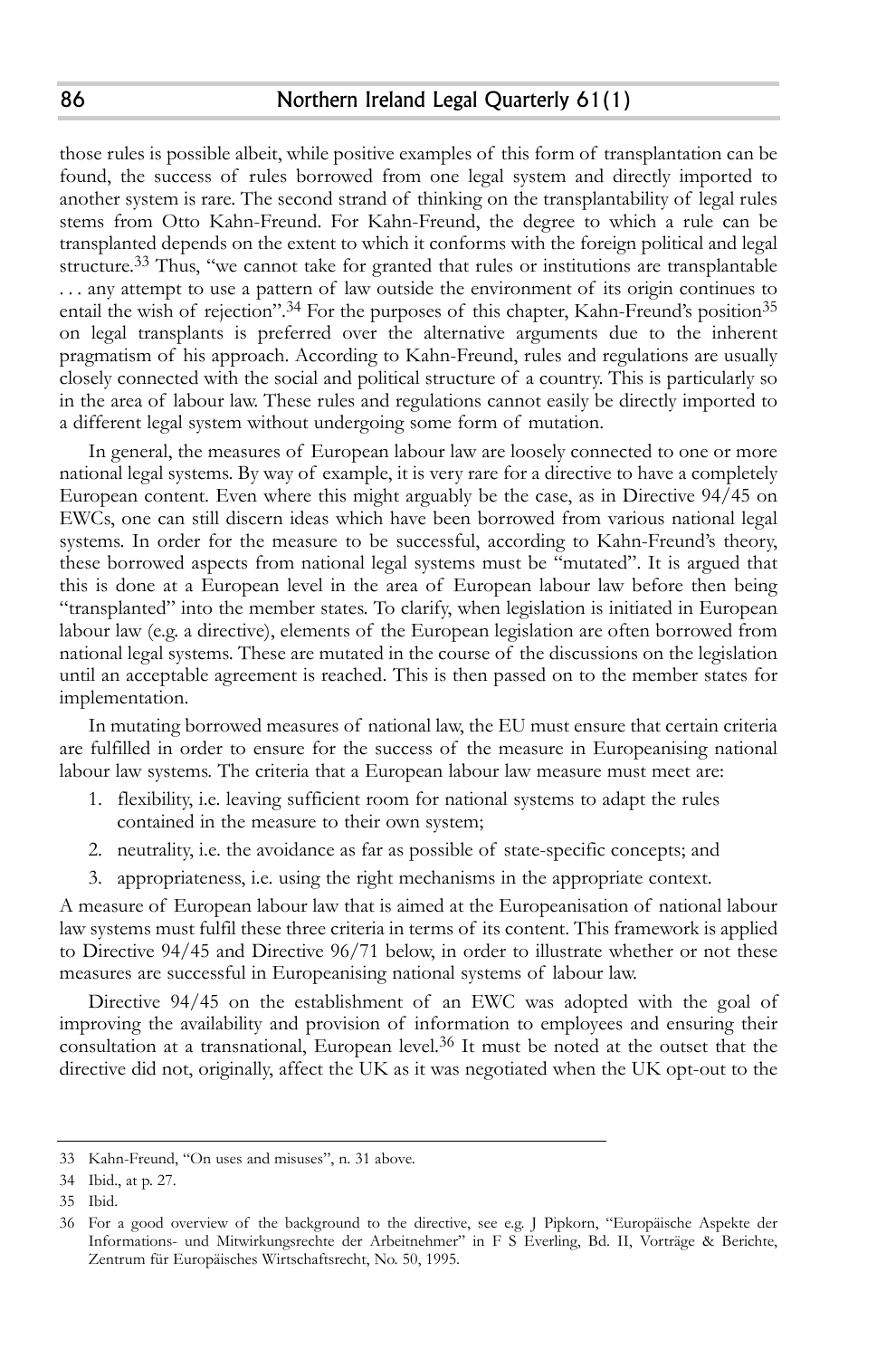European social policy was still in place.<sup>37</sup> The directive requires multinational enterprises, which fulfil the requirement of being "Community-scale undertakings or groups of undertakings",38 to establish transnational information and consultation bodies in the form of EWCs or, alternatively, to set up information and consultation procedures (ICPs). This is meant to ensure that employees are involved whenever decisions are taken in another member state that may affect them. UK companies who fulfilled the transnational requirements of the directive could therefore still be caught by its provisions despite the UK opt-out. Following the reversal of the UK opt-out by the Labour government in 1997, the directive was adopted<sup>39</sup> by the UK, thereby rendering it fully applicable. Space precludes a discussion of the ways in which these EWCs or ICPs can be established.40

Overall, the directive is considered to be an effective piece of European legislation in the area of labour law. It is generally accepted that EWCs which have been set up in approximately one-third of community-scale undertakings have enhanced the level and quality of communication between management and employees. They are also seen to have great potential for the promotion of the social dialogue between multinationals and trade unions.41 However, the directive also displays negative aspects. A majority of multinationals have not set up EWCs. Furthermore, while information is provided to EWCs set up in undertakings, the EWCs are often not involved in the decision-making itself. Meaningful consultation does not always, therefore, take place.

Nonetheless, the directive has largely had a positive impact. A review process that began in 1999 and ended with the adoption of a slightly revised directive on 5 June 200942 suggested that the directive has largely been satisfactorily received and implemented by the member states.43 It can therefore be said that the directive has changed the *Rechtswirklichkeit* in the member states. It seems to have bypassed the usual difficulties associated with labour legislation originating from the EU. In part this appears to be due to the fact that:

its aim is not harmonisation of existing national systems of information and consultation but the adoption of new measures in each Member State to create a Europe-wide legal framework for a transnational tier of information and consultation within "Community-scale" undertakings or groups.44

The directive is, therefore, flexible and neutral enough to be well-received in the member states. In the eyes of some academic writers, it embodies a typical application of the principle of subsidiarity. Pipkorn, for example, writes:

<sup>37</sup> A Protocol and Agreement on Social Policy which broadened the EU social competences and provided a particular procedure for European social dialogue was attached to the Maastricht Treaty after only 11 member states signed it. The UK refused to sign at this point and was given an opt-out. It was only when the Labour government under Tony Blair came to power in 1997 that the opt-out was reversed.

<sup>38</sup> Article 2 prescribes that the undertakings must employ a minimum of 1000 employees on the territories of the member states, with at least 150 employees in each of at least two member states.

<sup>39</sup> It was implemented through the Transnational Information and Consultation of Employees Regulations 1999.

<sup>40</sup> For a good overview see e.g. P Lorber, "Reviewing the EWC Directive: European progress and United Kingdom perspective" (2004) 33 *Industrial Law Journal* 191.

<sup>41</sup> For a list of other benefits see list in Appendix III of European Economic and Social Committee Opinion, SOC/139 on the Practical Application of the EWC Directive, September 2003, available at www.esc.eu.int. Also, the EWCs Bulletin 43 highlights a number of benefits recognised by the social partners.

<sup>42</sup> The revised directive strengthens workers' rights and improves the practical application of the directive so as to encourage the formation of more works councils.

<sup>43</sup> See e.g. COM (2000) 188 final communication on the implementation of the directive by the commission after consultation with member states and European social partners.

<sup>44</sup> M Carley and M Hall, "The implementation of the European Works Councils Directive" (2000) 29 *Industrial Law Journal* 103, at p. 103.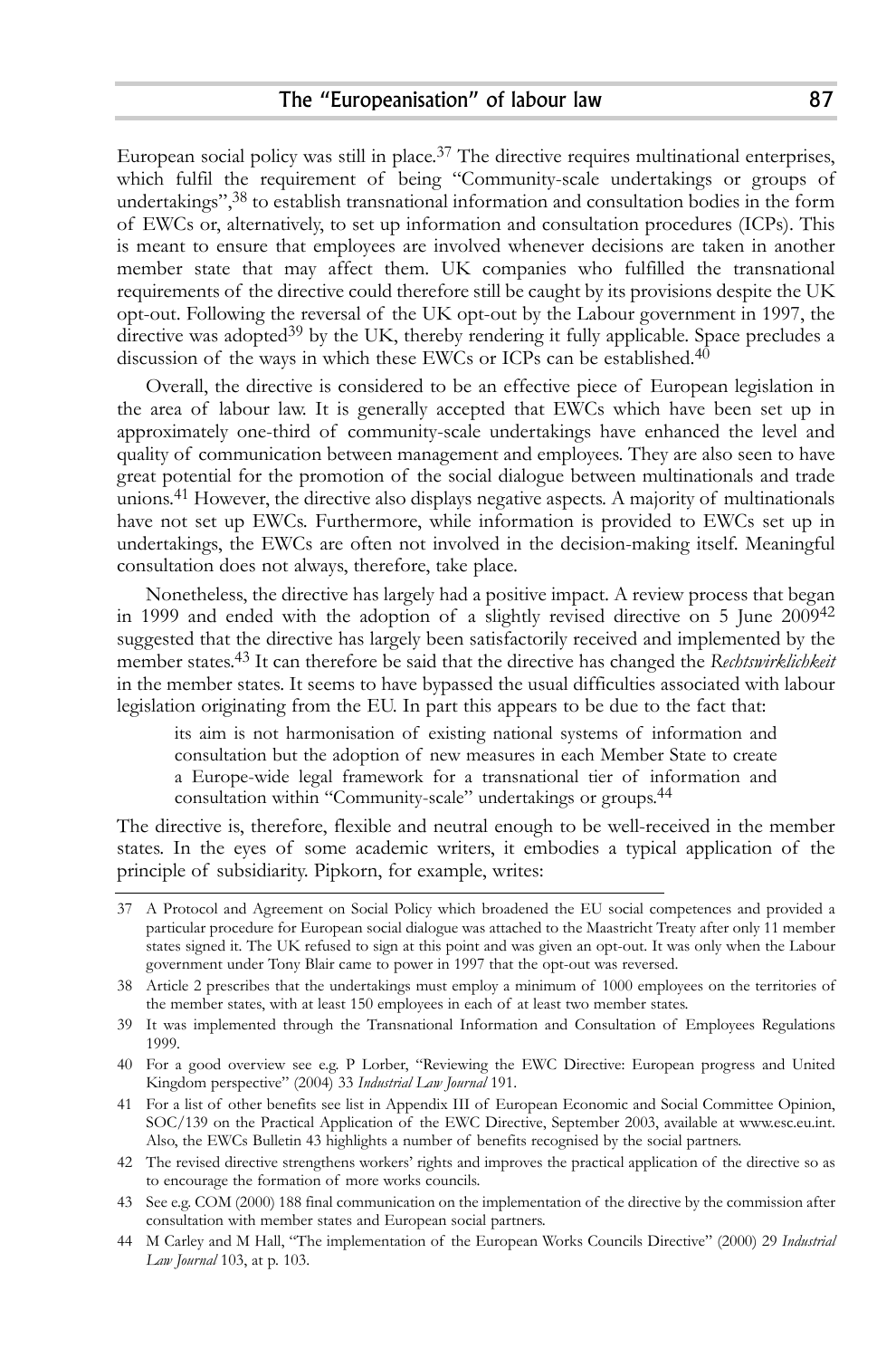[t]he Directive is characteristic of the original principle of subsidiarity, i.e. the differentiation between the sphere of influence of the State and that of nonstate actors who, within their confines, can effectively develop an economic and social order.45

Moreover, the provisions of the directive are largely procedural in nature rather than rightsbased, thus making them more easily adaptable to national systems of worker representation. This is an example of where the right mechanisms were used in an appropriate context to achieve the aims stated in the directive. As a result, Directive 94/45 fulfils all three criteria set out above which are necessary for the successful Europeanisation of national labour law systems. A further positive characteristic of the directive is "the considerable scope it gives for devolved, national-level regulation of key aspects of the legal framework for the establishment of EWCs".46 Weiss echoes this sentiment by describing the directive as a "flexible new concept" which is the "secret to the success" of the directive.<sup>47</sup> A working party convened by the European Commission oversees the implementation process, therefore ensuring quite a high degree of harmonisation of procedures. It is this mixed and flexible approach that seems to have had a positive impact and brought about the successful implementation of the provisions of the directive. Although EWCs contain certain core characteristics, they vary greatly from undertaking to undertaking, and from country to country, in terms of the exact model they adopt. While there is therefore some degree of harmonisation of transnational employee representation, there is also sufficient scope for diversity across the member states, thereby reflecting the differences in their labour law systems and structures. This is particularly evident in the UK implementation of the directive. Whereas the majority of European member states, particularly Germany, could draw upon existing representative structures in their industrial relations systems, the UK had to create a "statutory standing works-council-type employee representation body for the first time ever . . . albeit on a transnational basis".<sup>48</sup> While this caused some difficulty in the UK, the directive left sufficient freedom for legislators to create a system of representation specifically tailored to UK industrial relations. Conversely, German legislators profited from the ability, under the directive, to draw upon existing representative structures. The legislation on German works councils, which are already established in a large majority of national undertakings, was used as a basis and then expanded upon to cover EWCs.49 Directive 94/45 therefore illustrates, particularly due to its flexibility, neutrality and appropriateness, the potential of European labour law to successfully establish a basis for the harmonisation of national labour law systems across the EU.

In contrast, Directive 96/71 concerning the posting of workers in the framework of the provision of services has caused great controversy in the EU. It is a useful example of the difficulties encountered in the Europeanisation of national labour law systems. Directive 96/71 aimed to establish:

<sup>45</sup> Pipkorn, "Europäische Aspekte der Informations", n. 36 above, at p. 1127: "[Sie] ist eine Ausprägung des Subsidiaritätsprinzips in seiner ursprünglichen Ausformung, nämlich der Abgrenzung der staatlichen Sphäre von derjenigen, in der nichtstaatliche Organisationen und gesellschaftliche Kräfte wirksam die Wirtschaftsund Sozialordnung gestalten können."

<sup>46</sup> Carley and Hall, "Implementation", n. 44 above, at p. 104.

<sup>47</sup> M Weiss, "Arbeitnehmermitwirkung in Europa" (2003) 4 *Neue Zeitschrift für Arbeitsrecht* 179: Weiss echoes this sentiment by describing the directive as a "flexibles neues Konzept" which is part of its "Erfolgsgeheimnis".

<sup>48</sup> Carley and Hall, "Implementation", n. 44 above, p. 114.

<sup>49</sup> For a more substantial discussion, see Weiss, "Arbeitnehmermitwirkung in Europa", n. 47 above.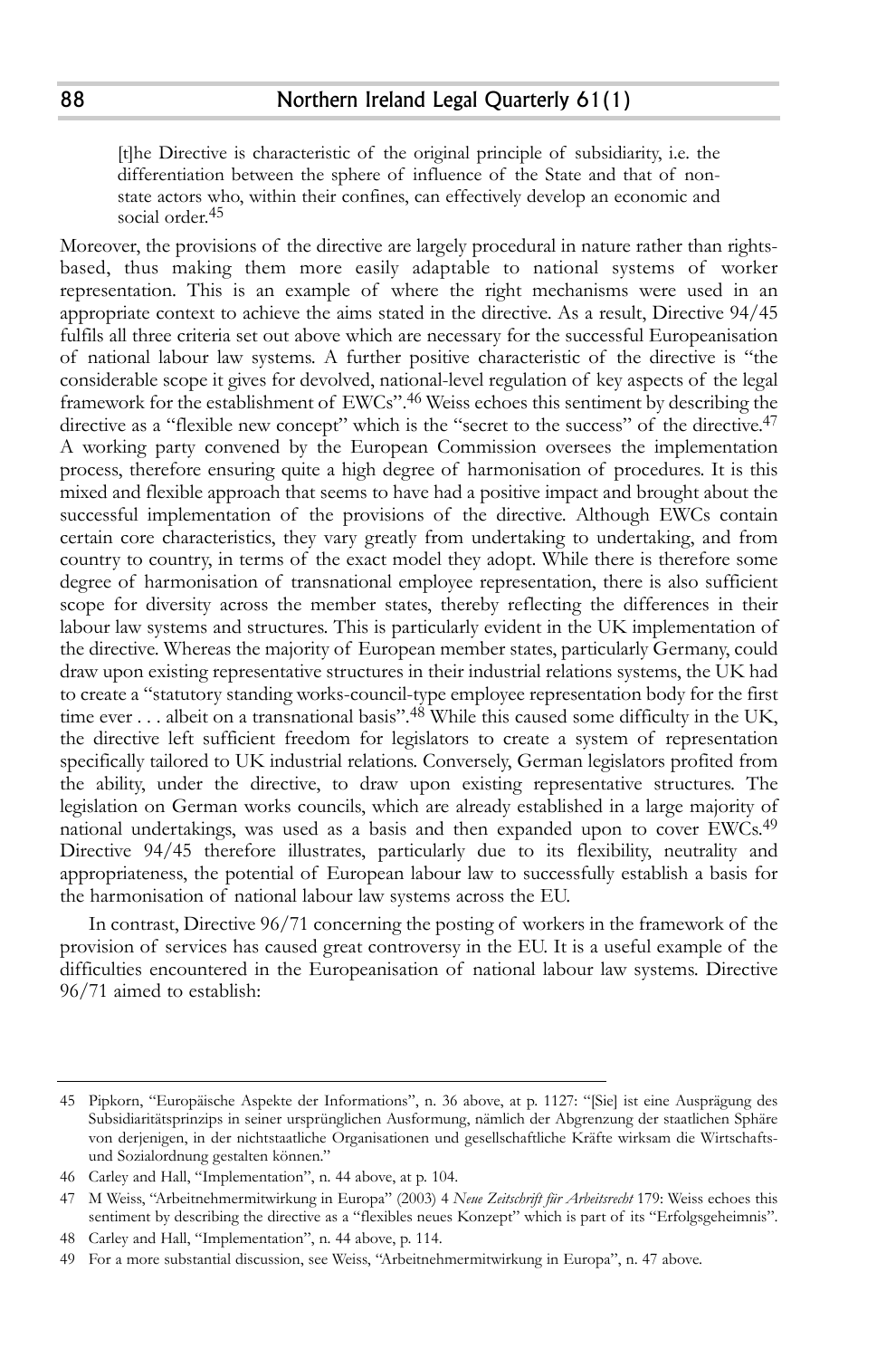a legal frame for labour conditions of workers posted for a temporary period to another Member State. Its content is about equal treatment, a guarantee of minimum protection, fair competition and respect for the regulatory frame in the host country.<sup>50</sup>

With increasing cross-border activity in the form of posted workers in the EU, the European Commission proposed in 1991 to regulate the provision of services in an attempt to find a balance between workers' rights and the free provision of services.51 This was also in response to decisions of the  $ECJ^{52}$  which found it justifiable to apply basic protections of national labour laws to posted workers even if this had a "chilling effect upon crossborder service providers".53 Following these decisions, member states were allowed to "take steps to extend their domestic regulation to posted workers".54 The European Commission, however, was keen to promote cross-border provision of services. This could only be achieved by providing legal certainty for employers posting workers across borders. The compromise was Directive 96/71 on the posting of workers which:

presents something of a paradox. On the one hand, [the member states] played their cards so as to produce a Directive which was highly protective of domestic labour regulation. On the other hand, the legal base chosen for the Directive required that a primary aim should be the promotion of cross-border provision of services.55

As a result, the directive only aims to achieve "partial harmonisation".56 It prescribes minimum standards of core working conditions which should apply equally to national and posted workers. Posted workers are those workers who are sent temporarily to work in another member state by their employer. They are guaranteed certain labour conditions that the host member state considers to be of "general interest" to the worker at issue. The aim of the directive is to prevent distortion of competition through lower social standards.

The implementation of the directive has proved problematic due to the diverse interpretation of the provisions in national labour law systems. Certain commentators have levelled the criticism that the directive does not take sufficient account of diversity in national industrial relations systems.57 As a result, effective national implementation has been lacking. In a 2003 communication on the implementation of the directive,<sup>58</sup> the European Commission concluded that the directive had encountered difficulties in its practical implementation. As a result of these difficulties, the directive has not managed to alter the *Rechtswirklichkeit* in the member states. Above all, there was a failure to monitor compliance, as well as a lack of access to relevant provisions applicable in the host country. Member states thus seem to be lacking in their effective implementation of the provisions of the

<sup>50</sup> J Cremers, J E Dølvik and G Bosch, "Posting of workers in the single market: attempts to prevent social dumping and regime competition in the EU" (2007) 38 *Industrial Relations Journal* 524, at 524.

<sup>51</sup> Ibid., at p. 526.

<sup>52</sup> Case C-113/89 *Rush Portugesa Lda* v *Office national d'immigration* (1990) ECR I-1417 and Case C-43/93 Vander *Elst* v *Office des Migrations Internationales* (1004) ECR I-3803.

<sup>53</sup> P Davies, "Posted workers: single market or protection of national labour law systems?" (1997) 34 *Common Market Law Review* 571, at 586.

<sup>54</sup> Ibid., at p. 590.

<sup>55</sup> Ibid., at pp. 591–2.

<sup>56</sup> Case 105/84 *Foreningen of Arbejdsledere i Danmark* v *A/S Danmols Inventar* (1985) ECR 2639, at para. 26: this term was applied to the Acquired Rights Directive (77/187/EEC) to describe the situation where applicable rules are identified but they do not achieve harmonisation across the member states.

<sup>57</sup> See, for example, Cremers et al., "Posting of workers", n. 50 above.

<sup>58</sup> Report from the European Commission on the Implementation of Directive 97/71/EC concerning the Posting of Workers in the Framework of the Provision of Services (COM 2003/458).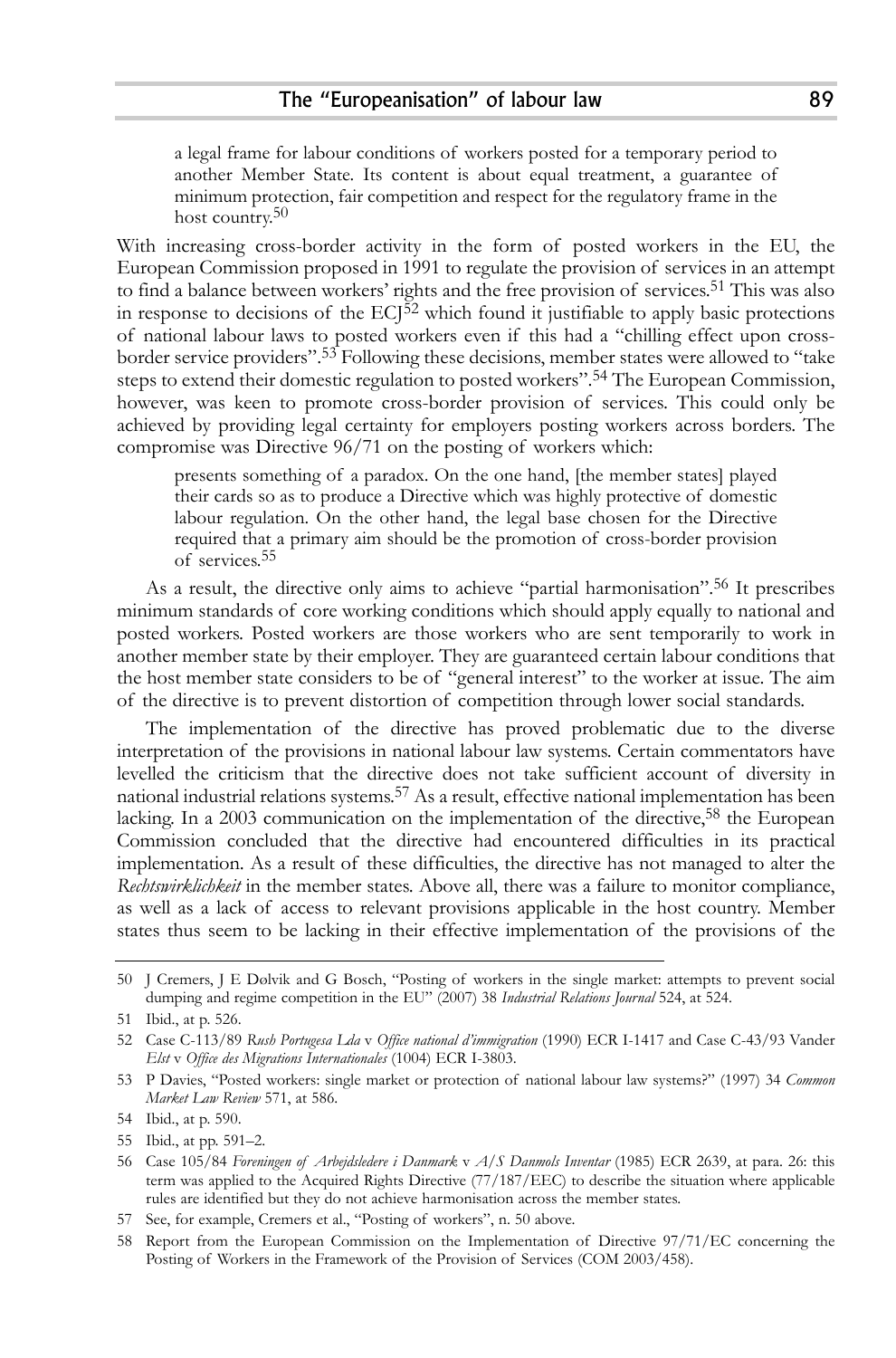directive. Moreover, a resolution adopted by the European Parliament in 2004 considers the directive to be insufficient to combat unfair competition and social dumping. The European Parliament therefore called for a review of the substantive content of the directive.<sup>59</sup>

Following the enlargements in 2004 and 2007 the debate on the effectiveness of the directive has been given a new lease of life due to large numbers of workers being sent from new to old member states. In practice, this has led to waves of protest across old member states against cheap labour originating from new member states.60 Moreover, workers from new member states often fail to receive the rights due to them under Directive 96/71. In Germany, such allegations were raised in the meat industry by Polish workers.<sup>61</sup> More recently, the debate surrounding "British jobs for British workers" in the UK illustrated the difficulty of using posted workers in host labour markets struggling with the current economic crisis.62

In the UK, application of the directive has been made easier since the introduction of a statutory minimum wage in April 1999. This allows posted workers to demand effectively equal treatment with national workers. Nonetheless, countless workers fall through the loopholes present in the directive and are therefore not benefiting from the relevant provisions. Moreover, workers often suffer from a lack of information and, as a result, cannot avail themselves of the protection under the directive. While textual implementation of the directive is not an obvious problem, its practical application is.63 The directive has thus failed to alter the *Rechtswirklichkeit* in the UK.

Likewise, implementation in Germany has proved difficult, but for different reasons. It is mainly the absence of a minimum wage that has resulted in a lack of successful implementation. The problem of the directive is, therefore, that it gives posted workers a right to a minimum wage that does not exist in such a form in Germany. Instead, the directive should have focused on providing workers with a procedure to follow in order to receive adequate pay which would have been easier to implement. The directive thus fails the requirement of appropriateness by not using adequate mechanisms in the given context. By requiring a minimum wage rather than leaving room for real alternatives, the directive is also not sufficiently neutral or flexible to allow for the successful Europeanisation of the national labour law system. While in certain sectors in Germany general collective agreements lay down the terms required by the directive, collective bargaining in other sectors is heavily fragmented and does not therefore lead to effective collective agreements. The

90

<sup>59</sup> European Parliament Resolution on the implementation of Directive 96/71/EC in the member states (COM(2003) 458-2003/2168IINI).

<sup>60</sup> For examples, see T Krings, "A race to the bottom? Trade unions, EU enlargement and the free movement of labour" (2009) *European Journal of Industrial Relations* 49.

<sup>61</sup> C Tenbrock and B Wielinski, "'Kapitalismus Pur': Hungerlöhne, miese Arbeit: Polen in deutschen Betrieben fühlen sich getäuscht", *Die Zeit*, 10 May 2007.

<sup>62</sup> The Lindsey oil refinery dispute provided the catalyst to this debate. In January 2009, workers at Lindsey oil refinery began unofficial strike action in protest against perceived discrimination against British workers. The owners of the refinery had awarded construction of a new unit at the plant to an American company which had sub-contracted part of the work to an Italian company. Workers at Lindsey oil refinery commenced unofficial strike action after learning that the sub-contractor would post its own permanent workforce of foreign nationals (Italians) to the refinery to complete the project rather than employing British workers. This illustrates the feeling, as evidenced by many of the placards bearing Gordon Brown's pledge of "British jobs for British workers", that British workers should be accorded preference over foreign nationals, in this case EU workers, in the allocation of employment contracts.

<sup>63</sup> Cremers et al., "Posting of workers", n. 50 above, at pp. 529–30.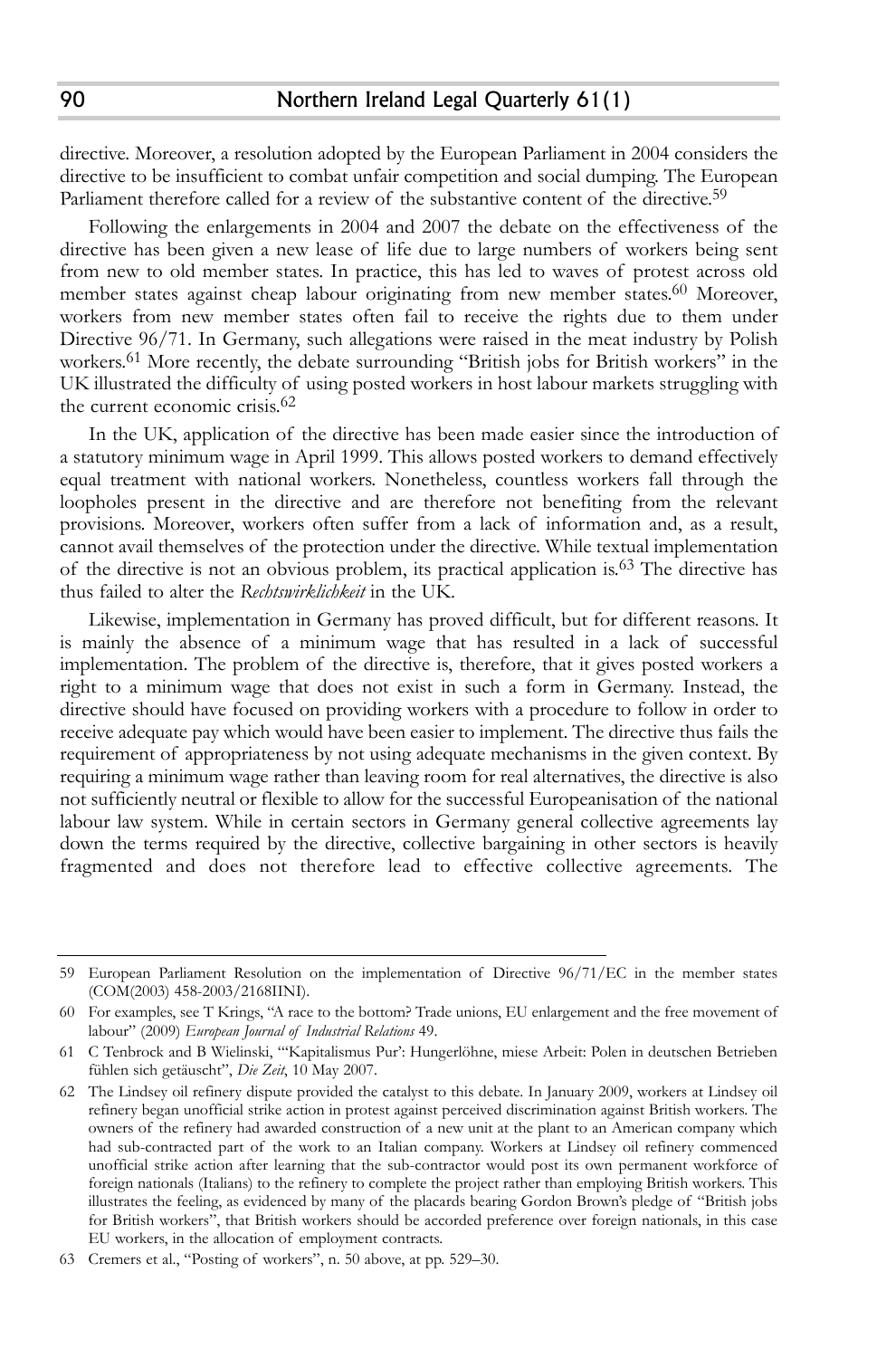implementation of the directive has been confined to the building sector for the time being<sup>64</sup> and the debate on an effective form of implementation of the directive is ongoing.<sup>65</sup>

Control mechanisms at a national level are weak and uncoordinated across member states. This has given rise to criticism from the European Trade Union Confederation (ETUC) in its position on the directive. According to the ETUC, coordination and cooperation among member states is, in practice, almost non-existent.<sup>66</sup> This makes compliance with the directive difficult. As Cremers et al. point out:

the over-riding challenge in all the countries is to develop effective mechanisms of enforcement compatible with the constraints of EU principles and regulations. At the European level, in the meantime, the shift in political climate seems to indicate that the weight is shifting in the opposite direction, towards the supremacy of the free provision of services.<sup>67</sup>

This suspicion is confirmed by recent ECJ caselaw.<sup>68</sup> Directive 96/71 is therefore an example of a failure by the European Commission and the member states to harmonise national labour laws, due to a lack of understanding of the prevalent national systems. As a result, the directive does not fulfil the criteria set out above and fails to successfully Europeanise the national labour law systems.

## Conclusion

National labour law systems have been struggling to accommodate the process of domestic change brought about by the EU through its policy of Europeanisation. This has become more difficult following the recent European enlargements in 2004 and 2007 which have enhanced social and political diversity in the EU. As a result of the very different industrial relations systems prevalent in the new member states, the norms and values underpinning the legislative aspects of the EU's policy on Europeanisation have slowly been eroded.<sup>69</sup> In addition, there has been the movement examined briefly above towards soft law mechanisms like the OMC which complicate the process of Europeanising national labour law systems. The underlying rationale for the European social policy has hitherto merely been the demand for broad equivalence in labour standards rather than a uniform harmonisation.<sup>70</sup> However, as such standards, in order to be adopted, need to be acceptable to all member states and can only be so if they are economically viable in the less wealthy

<sup>64</sup> Entsendegesetz BGBI 1996. For more detail, see W Däubler, "Posted workers and freedom to supply services" (1998) 27 *Industrial Law Journal* 264.

<sup>65</sup> Cremers et al., "Posting of workers", n. 50 above, pp. 530–1.

<sup>66</sup> ETUC position on the implementation of Directive 96/71/EC concerning the posting of workers in the framework of the provision of services available at http://www.etuc.org/a/2222.

<sup>67</sup> Cremers et al., "Posting of workers", n. 50 above, at p. 535.

<sup>68</sup> C-341/05 *Laval un Partneri Ltd* v *Svenska Byggnadsarbetareförbundet, Svenska Byggnadsarbetareförbundets avd. 1, Byggettan, Svenska Elektrikerförbundet* judgment of 18 December 2007 and C-346/06 *Dirk Rüffert, in his capacity as liquidator of the assets of Objekt und Bauregie GmbH & Co. KG* v *Land Niedersachsen* judgment of 3 April 2008: The ECJ was asked, in both cases, to interpret Directive 96/71 on the posting of workers and to determine the relationship between it and the right to free movement of services as contained in the ECJ Treaty. The ECJ, in its judgment, favoured the free movement provision and established that the rights contained in the directive should be seen as a maximum rather than a minimum level of worker protection which cannot be improved upon by the member states.

<sup>69</sup> R Hyman, "The Europeanisation – or the erosion of – industrial relations?" (2001) *IRJ* 280, at 289.

<sup>70</sup> N Adnett and S Hardy, *The European Social Model – Modernisation or evolution?* (Cheltenhan: Elgar 2005).